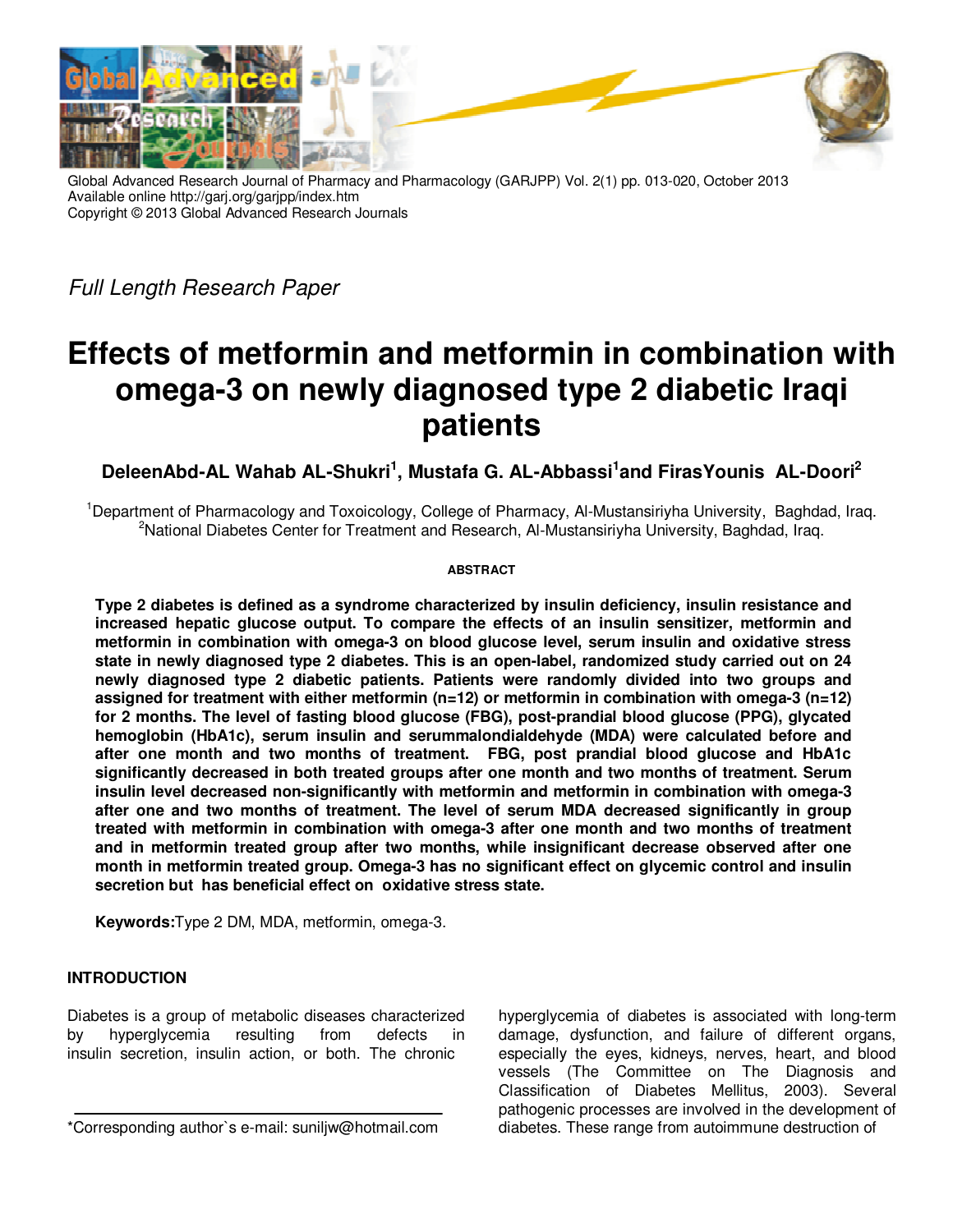the β-cells of the pancreas with consequent insulin deficiency to abnormalities that result in resistance to insulin action (Alberti et al., 1998).

Type 2 diabetes mellitus is associated with multiple metabolic derangements that result in the excessive production of reactive oxygen species and oxidative stress. These reactive oxygen species set in motion a host of redox reactions which can result in unstable nitrogen and thiol species that contribute to additional oxidative stress. Multiple cellular studies have shown that under oxidative stress conditions, insulin signaling is impaired, resulting in insulin resistance of the cell (Eriksson, 2007).

Metformin is insulin-sensitizing and antihyperglycemic agent used in the treatment of type 2 diabetes mellitus. The main mechanisms include anorexiogenesis, reduction of intestinal carbohydrate absorption, inhibition of hepatic gluconeogenesis, as well as increased glucose uptake by peripheral tissues (Edgerton et al., 2009).Omega-3 fatty acids are essential because they are not synthesized by the body and must be obtained through diet or supplementation, omega-3 improves several metabolic abnormalities underlying the development of diabetes mellitus (DM), such effects include insulin-sensitizing effects via increased production and secretion of adipocytokines such as adiponectin and leptin (Banga et al., 2009); and potential prevention of insulin resistance via anti-inflammatory effects mediated directly (Oh et al., 2010) or through conversion to specialized pro-resolution mediators such as resolvins and protectins(Gonzalez-Periz et al., 2009).

In the present study, we sought to investigate the potential effects of omega-3 with metformin on glycemic parameter and lipid peroxidation in newly diagnosed type 2 Iraqi diabetic patients.

# **MATERIALS AND METHODS**

#### **Patient Selection**

This study was carried out on twenty four patients (males and females) with type 2 diabetes mellitus (DM); their ages range 40-55 years with newly diagnosed disease. They are randomly selected and assigned either to metformin, or metformin in combination with omega-3. They are maintained on dietary control program under the supervision of clinical nutrition specialist at National Diabetes Center for Treatment and Research/Al-Mustansiriyah University. All subjects were diagnosed with T2DM in accordance with the WHO diabetes diagnostic criteria of 1999 and had never been treated before.

## **METHOD**

After 12 hours overnight fasting, blood samples were analyzed for FBG, HbA1c, fasting insulin, MDA, and then a solid meal was given and the blood glucose level was measured after 2 hours to calculate post-prandial blood glucose. All subjects were orally administered with either metformin 500 mg given three times daily in a tablet dosage form or metformin 500 mg given three times daily and 1000 mg omega-3 given two times daily in a soft gel form. After one month and 2 months of the treatment, we observed the changes in these parameters. FBG measured by using ready-made kit based on enzymatic colorimetric method, post prandial blood glucose measured by using blood glucose monitoring system (Accu-chek active roche). HbA1c determined by high- performance liquid chromatography (HPLC)(Bio-Rad Variant, U.S.A). Serum insulin was measured by using ready-made kit. The insulin kit is a solid phase enzyme-linked immunosorbent assay (ELISA) based on the sandwich principle. Serum MDA was measured by using ready-made kit(ELISA). This assay employs the competitive inhibition enzyme immunoassay technique.

### **Statistical Analysis**

Data are expressed as means  $\pm$  SD. Statistics were performed using SPSS (version 19). Differences from baseline were assessed by the paired Student's t test. A P-value of <0.05 was considered significant.

# **RESULTS**

#### **Patients**

Of 24 patients randomized to treatment, 12 in the metformin group, 12 in the metformin in combination with omega-3 group. All patients received the required doses of the study drug. There were no apparent differences between the two groups with respect to demographic and baseline characteristics (Table 1).

#### **Efficacy**

Changes from baseline to the end of the study are summarized in Table 2. FBG, PPG, HbA1c were significantly (p<0.05) decreased in both groups after one month and two months of treatment. Treatment with metformin in combination with omega-3 showed no significant difference when compared with metformin treated group (p>0.05) whether after one month or two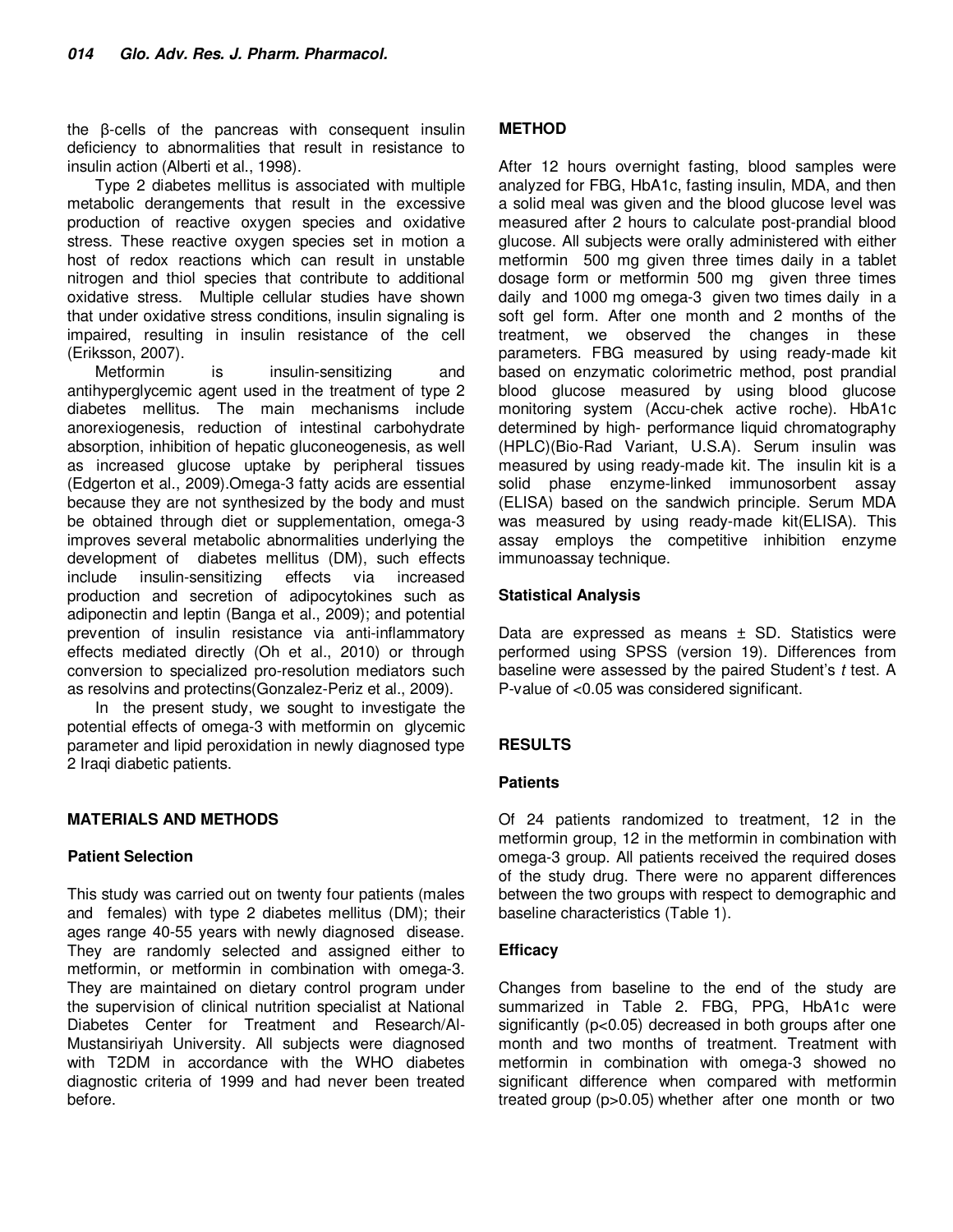**Table 1.** Patient characteristic at baseline

| <b>Characteristic</b> | <b>Metformin</b> | Metformin+Omega-3 |
|-----------------------|------------------|-------------------|
| $n = 24$              | 12               | 12                |
| Age; years            | 40-55            | 40-55             |
| FSG (mg/dl)           | 214.58±13.41     | 220.50±12.85      |
| PPG (mg/dl)           | 279.92±12.75     | 272.17±10.73      |
| HbA1c %               | $9.14 \pm 1.43$  | $9.02 \pm 1.74$   |
| Insulin (µIU/ml)      | 14.30±2.82       | 15.21±1.90        |
| $MDA$ ( $\mu$ mol/l)  | $4.41 \pm 2.45$  | $3.94 \pm 1.62$   |

### **Table 2.** Changes from baseline and after 1month and 2 months in glycemia and serum MDA

| Variable/time point  | Metformin only               | Metformin in combination<br>with omega-3 |
|----------------------|------------------------------|------------------------------------------|
| FPG (mg/dl)          |                              |                                          |
| <b>Baseline</b>      | 214.58±13.41                 | 220.50±12.85                             |
| After 1 month        | 177.83±13.76*                | 174.33±15.40*                            |
| Change from baseline | (17.12%)                     | (20.93%)                                 |
| After 2 months       | 140.17±10.25*                | 138.92±10.22*                            |
| Change from baseline | (34.67%)                     | (36.99%)                                 |
| PPG (mg/dl)          |                              |                                          |
| <b>Baseline</b>      | 279.92±12.75                 | 272.17±10.73                             |
| After 1 month        | 231.83±14.54*                | 227.00±11.24*                            |
| Change from baseline | (17.17%)                     | (16.59%)                                 |
| After 2 months       | 196.08±13.31*                | 189.67±15.70*                            |
| Change from baseline | (29.95%)                     | $(30.31\%)$                              |
| HbA1c (%)            |                              |                                          |
| <b>Baseline</b>      | $9.14 \pm 1.43$              | $9.02 \pm 1.74$                          |
| After 1 month        | $7.83 \pm 1.12$ *            | 7.65±1.90*                               |
| Change from baseline | (14.33%)                     | (15.18%)                                 |
| After 2 months       | $6.70 \pm 0.80^*$            | $6.55 \pm 1.21$ *                        |
| Change from baseline | (26.69%)                     | (27.38%)                                 |
| Insulin (µIU/ml)     |                              |                                          |
| <b>Baseline</b>      | 14.30±2.82                   | 15.21±1.90                               |
| After 1 month        | 14.15±1.16                   | 14.93±1.26                               |
| Change from baseline | $(1.04\%)$                   | $(1.84\%)$                               |
| After 2 months       | 13.98±1.24                   | $14.74 \pm 1.37$                         |
| Change from baseline | (2.23%)                      | $(3.09\%)$                               |
| MDA(Mmol/L)          |                              |                                          |
| <b>Baseline</b>      | $4.41 \pm 2.45$              | $3.94 \pm 1.62$                          |
| After 1 month        | $3.64 \pm 1.78$ <sup>a</sup> | $2.32 \pm 0.95^{*0}$                     |
| Change from baseline | (17.46%)                     | $(41.11\%)$                              |
| After 2 months       | $2.88 \pm 1.64^{*a}$         | 1.33±0.65*                               |
| Change from baseline | (34.69%)                     | (66.24%)                                 |

Data are given as mean  $\pm$  SE for baseline and end of study values for change from baseline; \*significantly different compared to baseline level (P<0.05); values with non-identical superscripts (a,b) among different groups are considered significantly different ( $P<0.05$ ).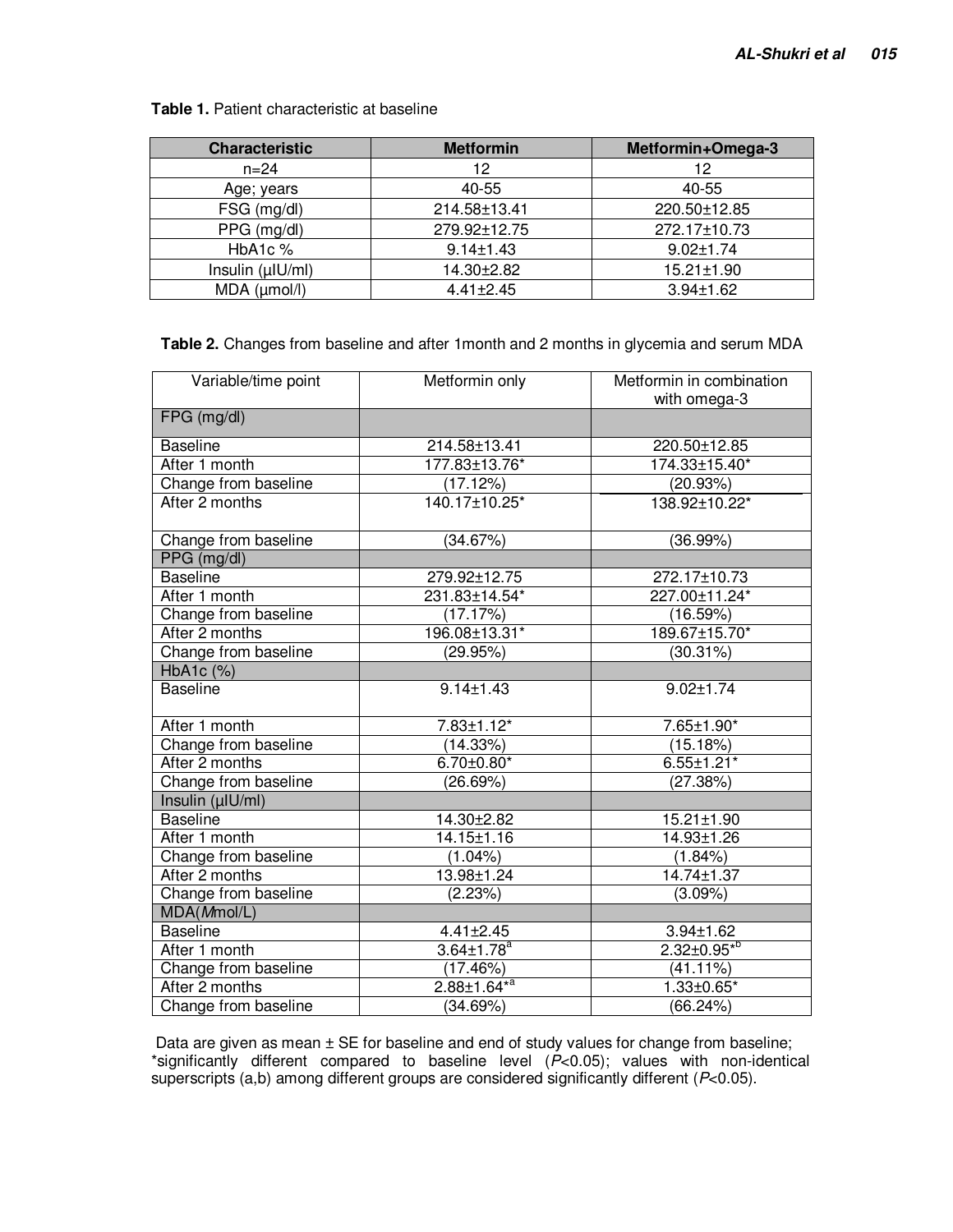

Figure1. Effects of metformin and metformin in combination with omega-3 on fasting blood glucose in type 2 diabetic patients.



Figure 2. Effects of metformin and metformin in combination with omega-3 on postprandial blood glucose level in type 2 diabetic patients.

months of treatment, with respect to the change in FBG, PPG, or HbA1c.Treatment with metformin alone or in combination with omega-3 produced slightly but no significant decrease in serum insulin level (p>0.05), with no significant difference between these two groups after one month and two months of treatment (p>0.05). Treatment with metformin in combination with omega-3 produced significant decrease in serum MDA level compared to baseline values (p<0.05) after one month

and two months of treatment, and significant reduction observed in metformin treated group after two months of treatment (p<0.05), meanwhile insignificant decrease observed after one month of treatment with metformin (p>0.05). Treatment with metformin in combination with omega-3 showed significant difference when compared with metformin treated groups after one month and two months of treatment (p<0.05).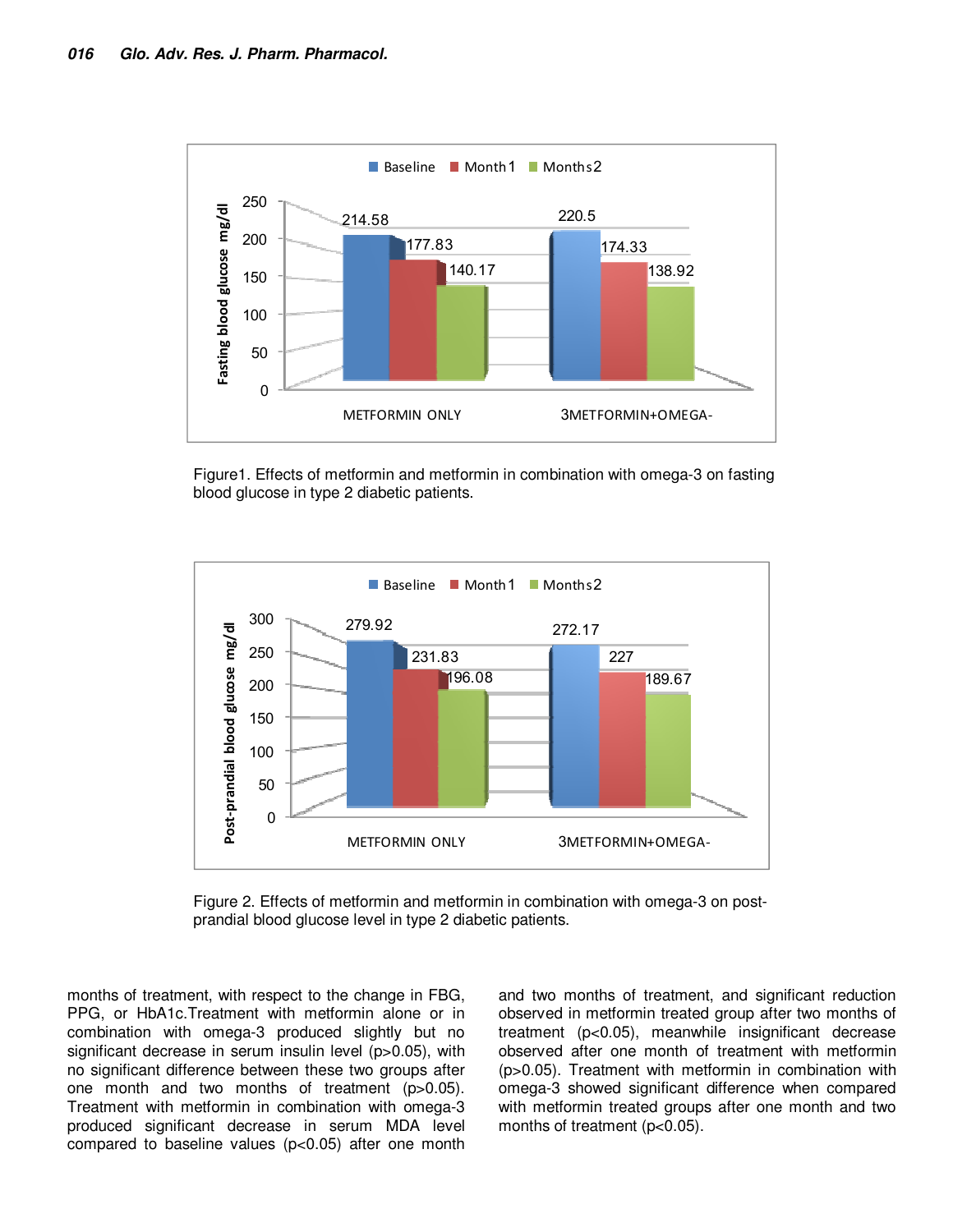

**Figure 3.** Effects of metformin and metformin in combination with omega-3 onglycated hemoglobin in type 2 diabetic patients.



**Figure 4.** Effects of metformin and metformin in combination with omega-3 on serum insulin level in type 2 diabetic patients.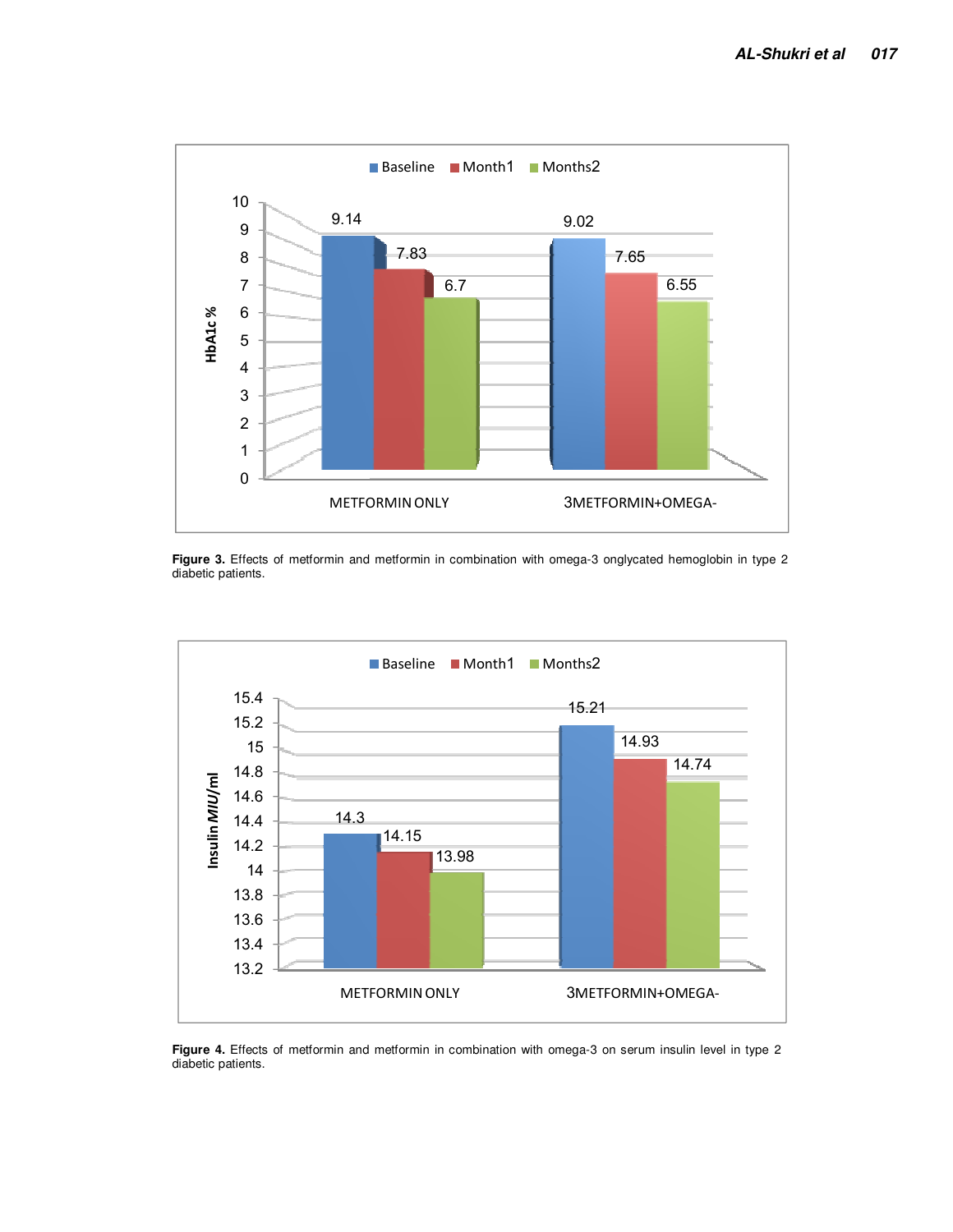

Figure 5. Effects of metformin and metformin in combination with omega-3 on serum MDA level in type 2 diabetic patients.

### **DISCUSSION**

In the present study, our results regarding plasma glucose and glycosylated hemoglobin ( HbA1c ) indicate that there was a significant improvement in plasma glucose levels and HbA1c after one month and two months of treatment with metformin treated group, our results in agreement with previous studies (Aschner et al., 2010),( Bennett et al., 2010). The improvements in glycemic parameters with metformin alone and in combination with omega-3 were similar. This effect may be related to mechanism of action of metformin treatment which is an insulin-sensitizing drug, it mainly acts by decreasing hepatic glucose production (He et al.,2009),( Beatriz et al.,2013), increase skeletal myocyte glucose uptake (Turban et al., 2012), (Esfahanian et al., 2012), and by increasing insulin sensitivity in muscles and liver (Teranishi et al., 2007). The results in the present study showed that the combination of omega-3 with metformin had no statistically significant effect on glycaemic control, this is supported by reports of a non-significant change in fasting glucose after consumption of omega-3 fatty acids or fish oils (Harding et al., 2004), other study also found that administration of fish oil supplementation at relatively lower doses (1 to 2 g/day) for a period from 2-32 weeks may not have detrimental effect on glycemic status (Holman et al., 2009).In contrast, the other reports found a significant increase in HbA1c and fasting glucose in type 2 diabetes patients after omega-3 fatty acids supplementation (Hu et al., 2003). While, others observed that fasting blood glucose and HbA1c declined after twelve weeks of treatments with 2 g of omega-3 fatty acids in overweight diabetic patients (Mahmoud et al., 2013). Our results supported by other studies, demonstrated that metformin only slightly reduce fasting

serum insulin levels compared to baseline values (Derosaet al., 2012), and its glucose lowering effect on increasing peripheral glucose uptake and reducing gluconeogenesis is mediated by the potentiation of insulin action (Shashank, 2005),(Enrique et al., 2009). The results of the present study showed that there was no difference in fasting serum insulin level between metformin alone and in combination with omega-3 treated groups. This agree with other previous studies that approved omega-3 supplementation has no effect on fasting serum insulin level in type 2 diabetic patients (Nettleton et al., 2005). Oxidative stress is proposed to be an early event in the pathology of DM and may influence the onset and progression of late complications (Singh et al., 2008). Furthermore, elevated levels of serum MDA, as a marker of oxidative stress, have been reported in type 2 diabetes mellitus (Mahreen et al., 2010).The present work disclosed a significant decrease in serum MDA levels in newly diagnosed type 2 DM patients after two months treatment with metformin group. These results were in agreement with the study conducted by (Pavlović et al., 2000) who reported a significant reduction in MDA levels in both erythrocytes and plasma in newly diagnosed patients with type 2 DM who had been on metformin treatment for a period of 4 weeks. These results were also in agreement with those reported by (Tessier et al., 1999) who observed that metformin treatment significantly decreased serum MDA levels in adult diabetic patients after a period of treatment for 24 weeks. Our results showed that treatment with metformin in combination with omega-3 resulted in significant decrease in serum level of MDA after one month and two months of treatment. Meanwhile, metformin in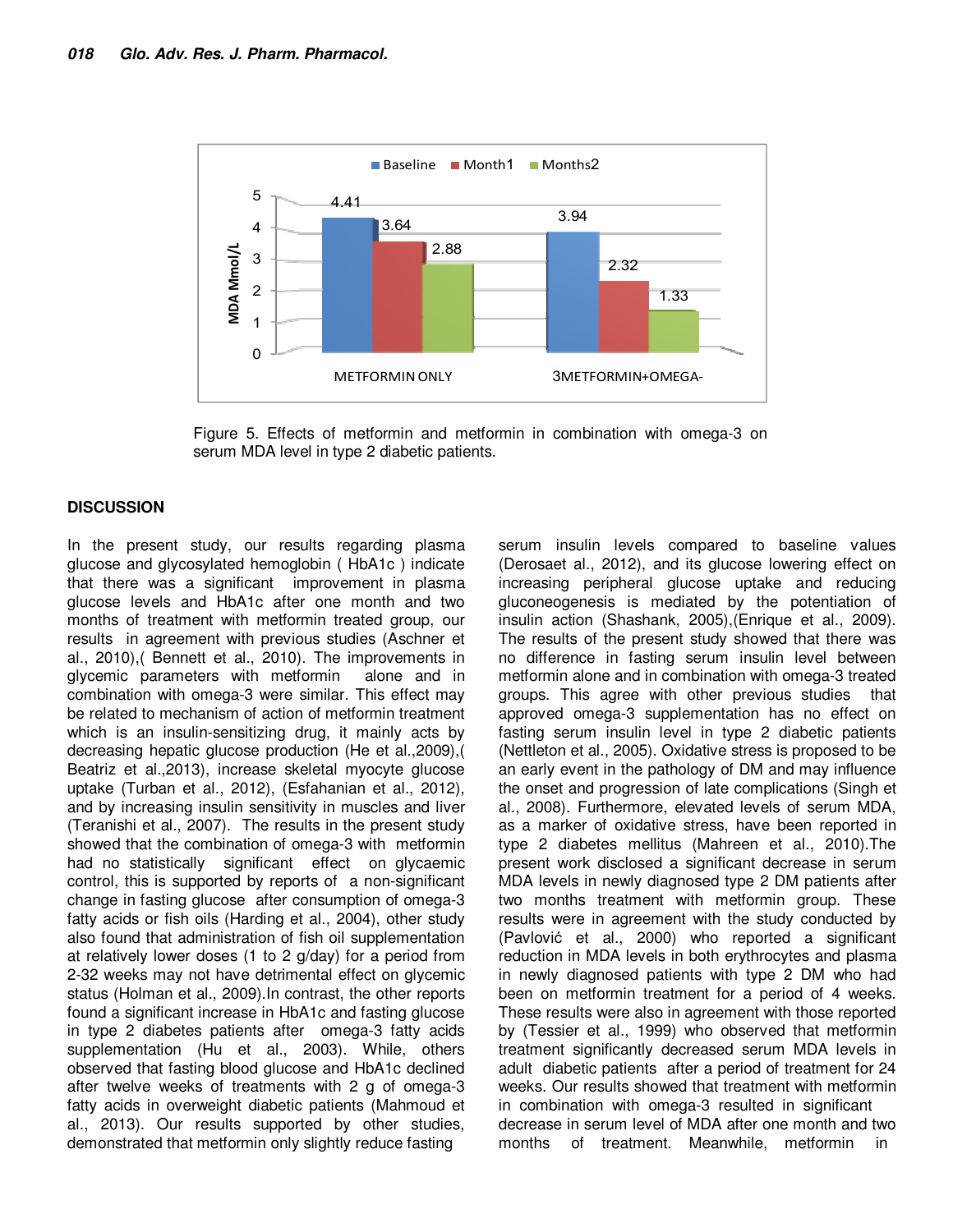combination with omega-3 showed significant difference when compared with metformin group for the same period of treatment. Omega-3 fatty acid supplementation led to a significantly lower the level of MDA compared to the baseline values in type 2 diabetic patients in consistent with previous studies (Kesavulu et al., 2002).Potential mechanisms for the decrease in MDA level may be related to the assembly of omega-3 fatty acids in membrane lipids and lipoproteins making the double bonds less available for free radical attack, inhibition of the pro-oxidant enzyme phospholipase A2 and stimulation of anti-oxidant enzymes (Mori et al., 2003).

#### **CONCLUSION**

• Omega-3 has no significant effect on glycemic control and insulin secretion but has beneficial effect on oxidative stress state.

#### **ACKNOWLEDGMENT**

The present work was abstracted from MSc theses submitted to the Department of Pharmacology and Toxoicology, College of Pharmacy, Al-Mustansiriyah University. The authors gratefully thank Al-Mustansiriyah University and The National Diabetes Center for Treatment and Research/Al-Mustansiriya University for supporting the project.

#### **REFERENCES**

- Alberti KG, Zimmet PZ (1998). Definition, diagnosis and classification of diabetes mellitus and its complications. Part 1: Diagnosis and classification of diabetes mellitus. Provisional report of a WHO consultation. Diabetic Medicine. 15: 539-553.
- Aschner P, Katzeff H, Guo H, Sunga S, Williams-Herman D, Kaufman KD, Goldstein BJ; Sitagliptin Study 049 Group (2010). Efficacy and safety of monotherapy of sitagliptin comparedwith metformin in patients with type 2 diabetes. Diabetes, Obesityand Metabolism. 12: 252–261.
- Banga A, Unal R, Tripathi P, Irina Pokrovskaya I , Randall J , Philip A, Ranganathan G (2009). Adiponectin translation is increased by the PPAR gammaagonists pioglitazone and omega-3 fatty acids. Am. J.PhysiolEndocrinolMetab. 296, 480-489.
- Beatriz L, Brito M (2013). Metformin: an old but still the best type 2 diabetes. Rojas and Gomes Diabetology& Metabolic Syndrome. 5:6.
- Bennett WL, Lisa M , Bolen S, Maruthur N, Singh S,Chatterjee R, Spyridon S ,Milo A,Ranasinghe P, Wanda K , Block L,Odelola O, Deepan S, Grace E, Chandrasekhar A, Hutfless S, Eric B, Jodi B (2010). Oral diabetesmedications For adults with type2 diabetes: an update, Rockville(MD).
- Derosa G, Carbone A, Franzetti I,Querci F, Fogari E, Bianchi L, Bonaventura A, Romano D, Cicero AF andMaffioli P (2012). Effects of a combination of sitagliptin plus metformin vsmetformin monotherapy on glycemic control, β-cell function andinsulin

resistance in type 2 diabetic patients. Diabetes Researchand Clinical Practice.98 (1): 51–60.

- Edgerton DS, Johnson KM, Cherrington AD (2009). Current strategies for the inhibition of hepatic glucose production in type 2 diabetes. Front Biosci. 14:1169–81.
- Enrique Z, Tenenbaum A (2009). A cardiologic approach to non-insulin antidiabetic pharmacotherapy in patients with heart disease. Cardiovascular Diabetology. 8:38.
- Eriksson JW (2007). Metabolic stress in insulin's target cells leads to ROS accumulation —a hypothetical common pathway causing insulin resistance. FebsLett. 581: 3734–3742.
- Esfahanian N, Shakiba Y, Nikbin B ,Soraya H,Maleki-Dizaji N, Ghazi-Khansari M, Garjani A (2012). Effect of metformin on the proliferation, migration,and MMP-2 and -9 expression of human umbilical vein endothelialcells. Mol Med Rep. 5(4): 1068–1074.
- Gonzalez-Periz A, Horrillo R, Ferre N, Gronert K,Dong B, Morán-Salvador E, Titos E, Martínez-Clemente M, López-Parra M, Arroyo V, Clària J (2009). Obesity-induced insulin resistance and hepaticsteatosis are alleviated by omega-3 fatty acids: a role for resolvinsand protectins. Faseb J. 23: 1946-1957.
- Harding AH, Day NE, Khaw KT, Bingham SA, Luben RN, Welsh A, Wareham NJ (2004). Habitual fishconsumption and glycatedhaemoglobin: the EPICNorfolk study. Eur.J. Clinical Nutr. 58(2): 277–84.
- He L, Sabet A, Djedjos S,Ryan Miller R, Sun X, Hussain M, Radovick S, Fredric E (2009).Metformin and insulin suppress hepatic gluconeogenesis throughphosphorylation of CREB binding protein. Cell. 137: 635-646.
- Holman R, Neil A, Farmer A and Hartweg J (2009). Potential impact of omega-3 treatment on cardiovasculardisease in type 2 diabetes. Curr. OpinLipoidal. 20(1): 30-38.
- Hu FB, Cho E, Rexrode KM, Albert CM andManson JE (2003). Fish and long-chainomega-3 fatty acid intake and risk of coronary heart disease andtotal mortality in diabetic women. Circulation. 107(14): 1852–7.
- Kesavulu M, Kameswararao B, Apparao C (2002). Effect of omega-3 fatty acids on lipid peroxidation and antioxidant enzyme status in type 2 diabetic patients. Diabetes Metab. 28:20-26.
- Mahmoud D and his associates (2013). Trial findsimproved insulin sensitivity and blood glucose levels in overweightdiabetics given EPA.Singapore Medical Journal.
- Mahreen R, Mohsin M, Nasreen Z, Siraj M, Ishaq M (2010). Significantly increased levels of serum malondialdehyde in type 2 diabetes with myocardial infarction. Int. J. Diabetes DevCtries. 30:40-51.
- Mori T, Woodman RJ, Burke V, Puddey IB, Croft KD, Beilin LJ (2003). Effects ofeicosapentaenoic and docosahexaenoic acid on oxidative stressand inflammatory markers in treated- hypertensive type 2 diabeticsubjects.Free radical biology & medicine. 35(7): 772–81.
- Nettleton JA, Katz R (2005). N-3 long-chain polyunsaturated fatty acids in type 2 diabetes: a review. J. Am. Dietetic Association. 105(3): 428–40.
- Oh DY, Talukdar S, Bae EJ, Imamura T, Morinaga H, Fan W, Li P, Lu WJ, Watkins SM, Olefsky JM (2010). GPR120 is an omega-3 fatty acid receptor mediating potentanti-inflammatory and insulinsensitizing effects. Cell.142: 687-698.
- Pavlović D, Kocić R, Kocić G, Jevtović T, Radenković S, MikićD, Stojanović M, Djordjević P.B(2000). Effect of four-weekmetformin treatment on plasma and erythrocyte antioxidativedefense enzymes in newly diagnosed obese patients with type 2diabetes. Diabetes Obes. Metab. 2:251-256.
- Shashank R (2005). Metformin: Old Wine in New Bottle Evolving Technology and Therapy in Diabetes. JAPI. 53: 963-970.
- Singh U, Jialal I (2008). Alpha-lipoic acid supplementation and Diabetes. Nutr Rev. 66: 646-57.
- Teranishi T, Ohara T, Maeda K, Zenibayashi M,Kouyama K,Hirota Y,Kawamitsu H,Fujii M, Sugimura K, Kasuga M (2007). Effects of